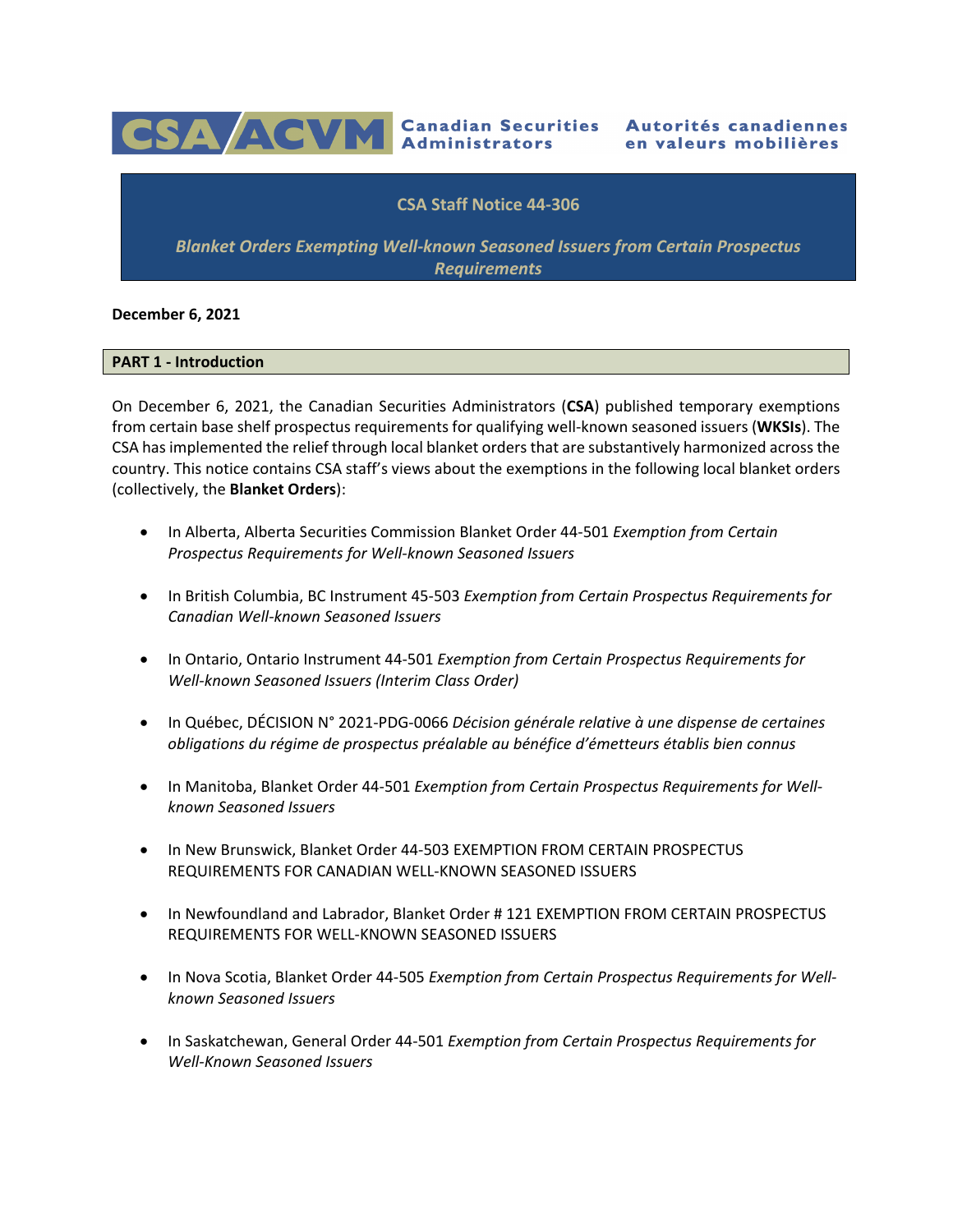- In Prince Edward Island, Blanket Order 44-501 *Exemption from Certain Prospectus Requirements for Well-known Seasoned Issuers*
- In the Northwest Territories, Superintendent Order 2021/07 *Exemption from Certain Prospectus Requirements for Well-known Seasoned Issuers*
- In Yukon, Superintendent Order 2021-07 *Exemption from Certain Prospectus Requirements for Well-known Seasoned Issuers*
- In Nunavut, Superintendent Order 2021-07 *Exemption from Certain Prospectus Requirements for Well-known Seasoned Issuers*

## **PART 2 - Description of Blanket Orders**

The Blanket Orders are intended to reduce regulatory burden for issuers that are well-known reporting issuers, have a strong market following, complete public disclosure record and sufficient public float. They permit issuers that satisfy the conditions of the Blanket Orders to file a final base shelf prospectus as the first step in a shelf offering.

The Blanket Orders exempt an issuer that meets the WKSI qualifications and certain conditions from the requirements:

- (a) to file and obtain a receipt for a preliminary base shelf prospectus included in each jurisdiction's local legislation;
- (b) in section 5.4 of National Instrument 44-102 *Shelf Distributions* (**NI 44-102**) to limit distributions under the base shelf prospectus to the dollar value the issuer reasonably expects to distribute within 25 months after the date of the receipt for the base shelf prospectus;
- (c) in item 5 of section 5.5 of NI 44-102 to state the aggregate dollar amount of securities that may be raised under the base shelf prospectus;
- (d) in item 1.4 of Form 44-101F1 *Short Form Prospectus* (**Form 44-101F1**) to include the number of securities qualified for distribution under the base shelf prospectus;
- (e) in item 5 of Form 44-101F1 to include a plan of distribution in the base shelf prospectus, other than to indicate that the plan of distribution will be described in the supplement for any distribution of securities;
- (f) in item 7 of Form 44-101F1 to describe the securities being distributed, other than as necessary to identify the types of securities qualified for distribution under the base shelf prospectus; and
- (g) in item 8 of Form 44-101F1 to describe any selling securityholders in the base shelf prospectus.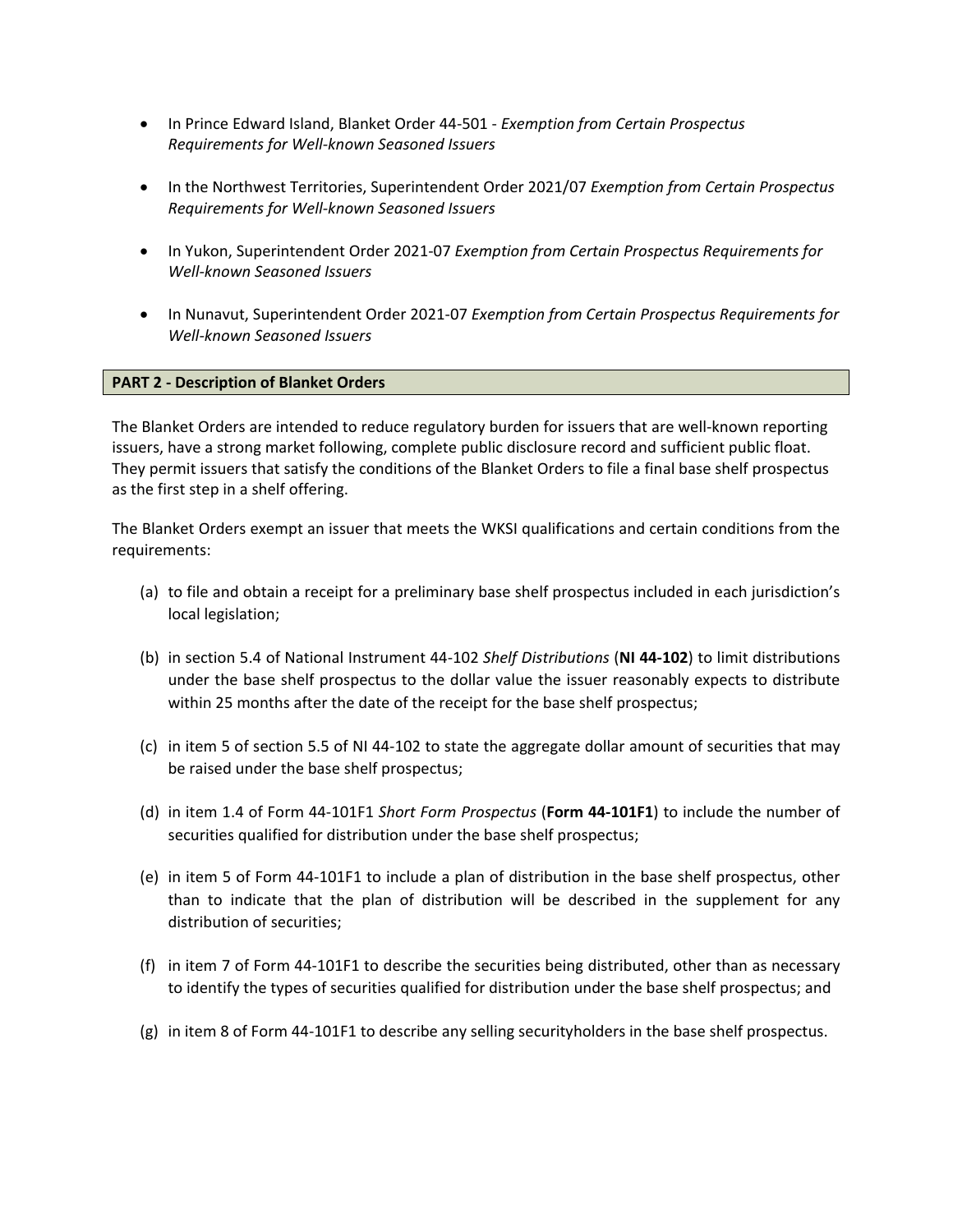## **PART 3 - Background**

NI 44-102 permits qualified issuers to omit "shelf information" from a base shelf prospectus, if not known on the date the base shelf prospectus is filed. Such information is required to be included in a prospectus supplement, which is not subject to review. Shelf information consists of information such as the variable terms of the securities that may be distributed under the base shelf prospectus, the dollar amount, size and other specific terms of each tranche of securities that may be distributed, the variable terms of the plan of distribution, and any other information that is not known and cannot be ascertained at the time of filing of the base shelf prospectus.

The CSA received feedback to its Consultation Paper 51-404 *Considerations for Reducing Regulatory Burden for Non-Investment Fund Reporting Issuers*[1](#page-2-0) that certain prospectus requirements in the base shelf context create unnecessary regulatory burden for large, established reporting issuers that have strong market following and up-to-date disclosure records. The feedback recommended enhancing the current prospectus system by amending the base shelf prospectus regime to implement a Canadian WKSI regime. In our experience, base shelf prospectuses filed by these types of issuers are less likely to result in a significant number of substantive deficiency comments.

As a result, in early 2018 the CSA undertook a research project that included research of the United States WKSI regime<sup>[2](#page-2-1)</sup> and targeted consultations with market participants. The CSA is considering whether future rule amendments to implement a Canadian WKSI regime would be appropriate.

## **PART 4 – Pilot Program**

The Blanket Orders will allow the CSA to implement accelerated processes for the filing of a base shelf prospectus by a WKSI on a trial basis to determine how best to adopt these procedures through future rule amendments. The Blanket Orders will also provide an opportunity to evaluate the appropriateness of the eligibility criteria and identify any potential public interest concerns or operational considerations that should be addressed in future rule amendments.

Any amendments to implement accommodations for WKSIs will be adopted by the CSA through the normal rule-making procedures on a coordinated basis.

The Blanket Orders will allow an issuer that meets the WKSI qualifications and certain conditions to file a final base shelf prospectus with its principal regulator and obtain a receipt for that prospectus on an accelerated basis without first filing a preliminary base shelf prospectus<sup>[3](#page-2-2)</sup>. In the ordinary course, for a final base shelf prospectus filed with the principal regulator before noon, local time, and in compliance with the requirements of NI 44-102 and the Blanket Orders, we expect that the accelerated procedures will permit the receipt to be issued on the same business day. If a final base shelf prospectus is filed with the principal regulator after noon, local time, and in compliance with the requirements of NI 44-102 and the

<span id="page-2-0"></span><sup>1</sup> See CSA Staff Notice 51-353 *Update on CSA Consultation Paper 51-404 Considerations for Reducing Regulatory Burden for Non-Investment Fund Reporting Issuers.*

<span id="page-2-1"></span><sup>2</sup> In the United States, the WKSI regime is codified in the *General Rules and Regulations, Securities Act of 1933*, and has been in regular use for several years.

<span id="page-2-2"></span><sup>&</sup>lt;sup>3</sup> As described in the Blanket Orders, an issuer is required to file, in place of the preliminary short form base shelf prospectus, a letter with requisite information.